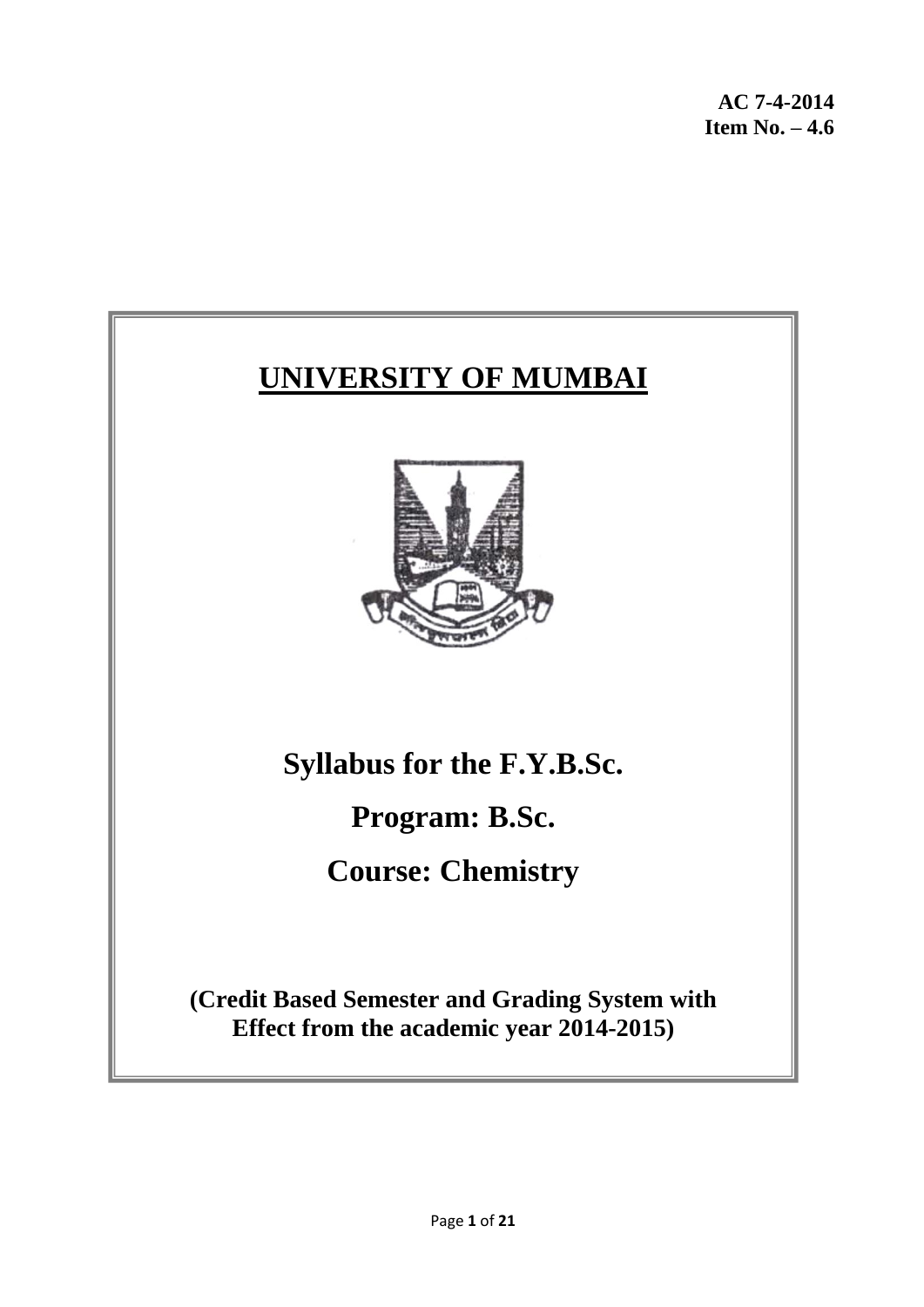# **F.Y.B.Sc. Chemistry Syllabus**

#### **For Credit Based Semester and Grading System To be implemented form the Academic year 2014-2015**

| Course<br>Code | Unit         | <b>Topics</b>                                                                                                                                                                                     | <b>Credits</b> | L/Week       |
|----------------|--------------|---------------------------------------------------------------------------------------------------------------------------------------------------------------------------------------------------|----------------|--------------|
| I              |              | <b>Chemical Thermodynamics-I</b><br><b>Chemical Kinetics - I</b>                                                                                                                                  |                | $\mathbf{1}$ |
|                | $\mathbf{I}$ | <b>Molecular Spectroscopy-I</b><br><b>Polymers-I</b>                                                                                                                                              |                |              |
| <b>USCH101</b> |              | <b>Recent trends</b><br><b>Scope and Introduction to Analytical</b>                                                                                                                               | $\overline{2}$ | $\mathbf{1}$ |
|                | III          | <b>Chemistry</b><br><b>Calibration of Glassware and Chemical</b><br><b>Calculations</b>                                                                                                           |                | $\mathbf{1}$ |
|                | I            | <b>Atomic Structure</b><br><b>Periodic Table and Periodicity of</b><br><b>Properties</b><br><b>Chemical Bonding</b>                                                                               |                | 1            |
| <b>USCH102</b> | $\mathbf{I}$ | <b>Bonding and Structure of Organic</b><br><b>Compounds</b><br><b>Types of Arrows</b>                                                                                                             | $\overline{2}$ | 1            |
|                | Ш            | <b>Nomenclature of Organic Compounds</b><br><b>Fundamentals of Organic Reaction</b><br><b>Mechanisms</b><br><b>Concept of Carbon Acid</b><br><b>Reagents</b><br><b>Recent Trends in Chemistry</b> |                | 1            |
| <b>USCHP1</b>  |              |                                                                                                                                                                                                   | $\overline{2}$ | 6            |

# **SEMESTER I**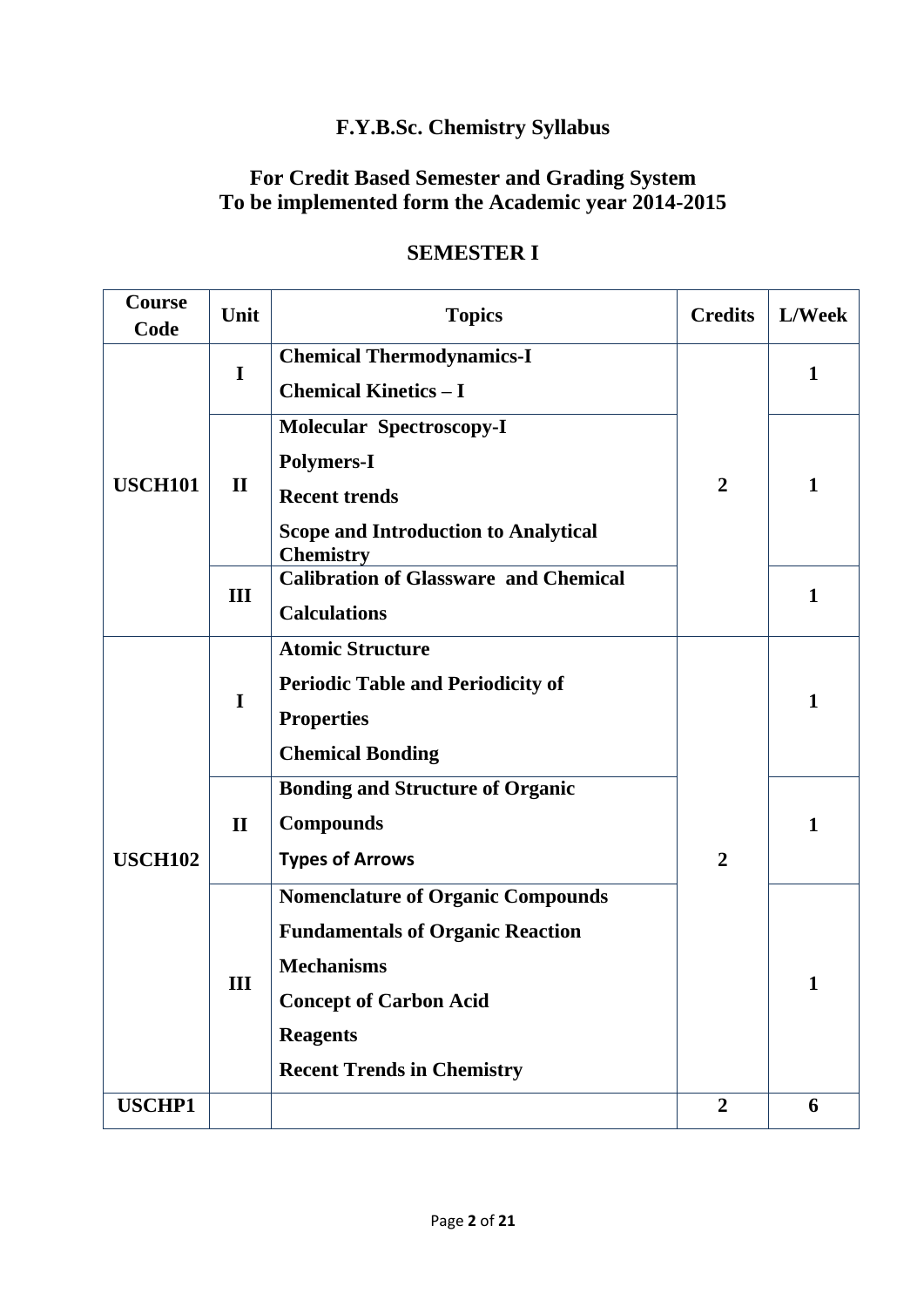#### **SEMESTER II**

| <b>Course</b><br>Code | Unit         | <b>Topics</b>                                                                                                                                                               | <b>Credits</b> | L/Week |
|-----------------------|--------------|-----------------------------------------------------------------------------------------------------------------------------------------------------------------------------|----------------|--------|
|                       | $\mathbf I$  | <b>Gaseous State</b><br><b>Nuclear Chemistry</b>                                                                                                                            |                | 1      |
| <b>USCH201</b>        | $\mathbf{I}$ | <b>Buffers</b><br><b>Oxidation &amp; Reduction</b><br><b>Introduction to Gravimetric Analysis</b>                                                                           | $\overline{2}$ | 1      |
|                       | III          | <b>Titrimetric Analysis - I</b>                                                                                                                                             |                | 1      |
|                       | $\mathbf I$  | <b>Comparative Chemistry of Main Group</b><br><b>Elements</b><br><b>Comparative Chemistry of Carbides,</b><br>Nitrides, Oxides and Hydroxides of Group-I<br>and II Elements |                | 1      |
| <b>USCH202</b>        | $\mathbf{I}$ | <b>Acid-Base Theories</b><br><b>Stereochemistry of organic Compounds</b>                                                                                                    | $\overline{2}$ | 1      |
|                       | III          | <b>Mechanism of organic reactions</b><br><b>Functional group interconversion</b>                                                                                            |                | 1      |
| <b>USCHP2</b>         |              |                                                                                                                                                                             | $\overline{2}$ | 6      |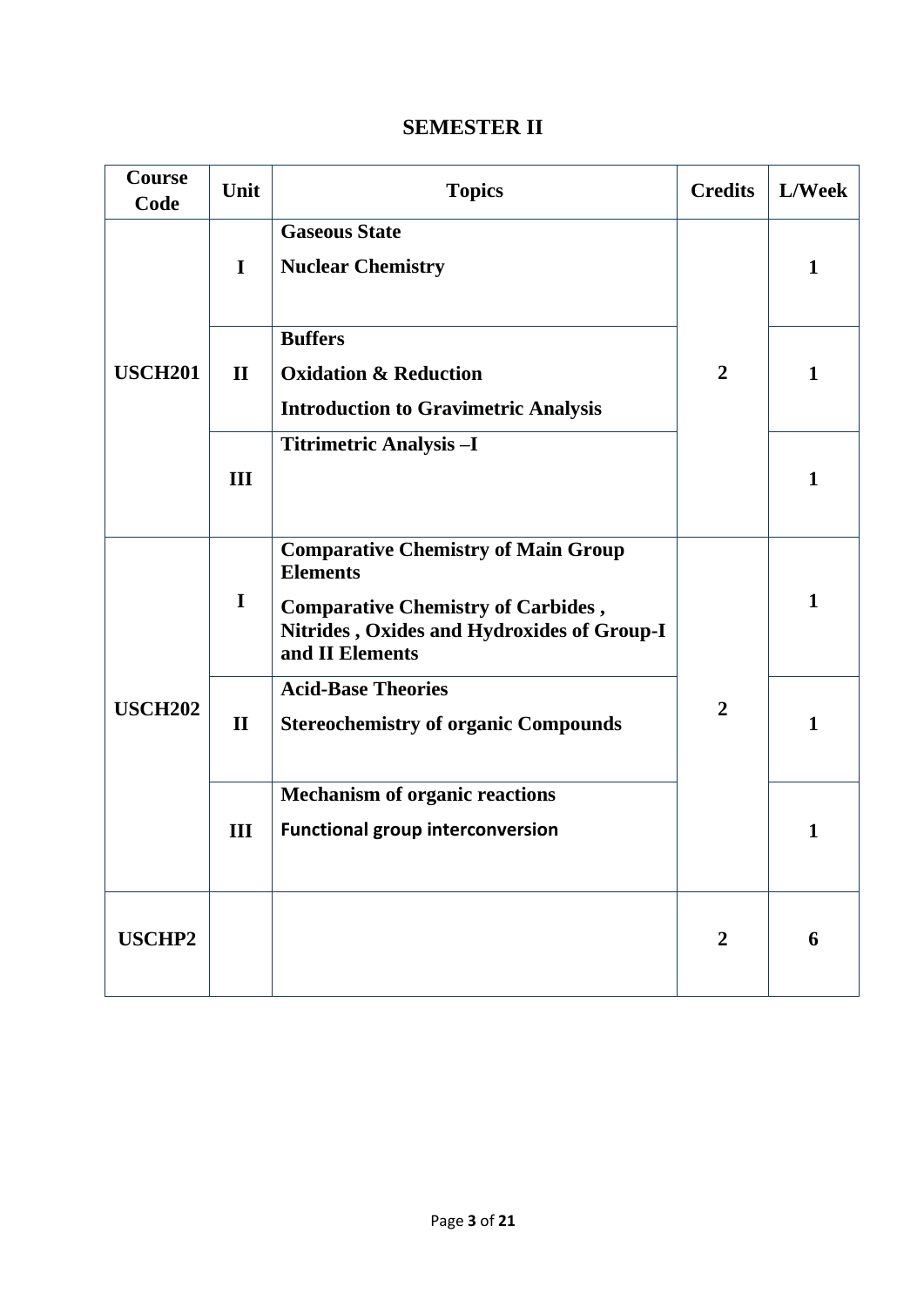| <b>Course Code</b>                                                            | <b>Credits</b> |                 |
|-------------------------------------------------------------------------------|----------------|-----------------|
| <b>USCH101</b><br>2 Credits (45 Lectures)                                     |                |                 |
| Unit I:                                                                       |                | 15              |
| <b>1.1CHEMICAL THERMODYNAMICS-I (8L)</b>                                      |                |                 |
| Thermodynamic terms: System, Surrounding, Boundaries Sign Conventions,        |                |                 |
| State Functions, Zeroth law- Statement, Internal Energy and Enthalpy:         |                |                 |
| Significance, examples, (Numericals expected.)                                |                |                 |
| First law of Thermodynamics and its limitations, Second law - Statements      |                |                 |
| and discussion, Mathematical expression.                                      |                |                 |
| Qualitative discussion of Carnot cycle for ideal gas and mechanical           |                |                 |
| efficiency, (Numericals expected.)(Derivation not expected). Concept of       |                |                 |
| Entropy, Entropy for isobaric, isochoric and isothermal processes (derivation |                |                 |
| expected).                                                                    |                |                 |
| 1.2 CHEMICAL KINETICS - I (7L)                                                |                |                 |
| Rate of Reaction, rate constant, Measurement of Reaction Rates Order          |                |                 |
| &Molecularity of reaction, Integrated rate equation of first and second order |                |                 |
| reactions (with equal initial concentration of reactants). (Numericals        |                |                 |
| expected) Determination of order of reaction by a) Integration method b)      |                |                 |
| Graphical Method c) Ostwald's Isolation Method d) Half Time method.           |                |                 |
| (Numericals expected).                                                        |                |                 |
|                                                                               |                |                 |
| Unit II:                                                                      |                | 15              |
| 2.1MOLECULAR SPECTROSCOPY-I (4L)                                              |                | <b>Lectures</b> |
| Electromagnetic radiation, Electromagnetic Spectrum, Planck's equation,       |                |                 |
| Interaction of EMR with matter-Absorption, Emission, Scattering,              |                |                 |
| Flourescence, Electronic, Vibrational and Rotational transitions. (Numericals |                |                 |
| expected).                                                                    |                |                 |
| 2.2POLYMERS-I (3L)                                                            |                |                 |
| Monomer, Repeat Unit, Polymer, Linear and Branched polymers,                  |                |                 |
| Homopolymer, Copolymer, Types of copolymers-Random, Block, Alternate,         |                |                 |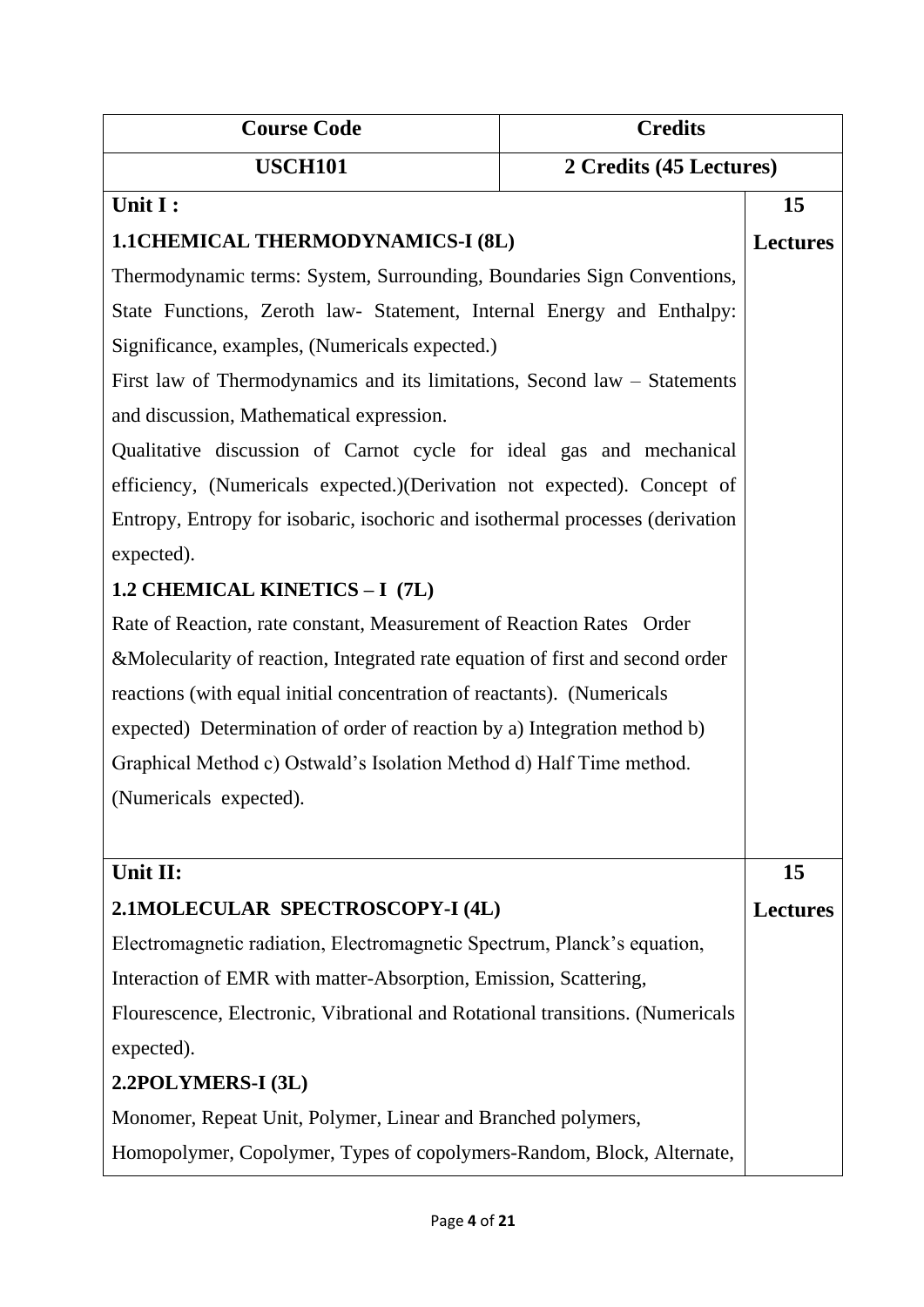| Graft. Natural Polymers-Source, Structure & Properties of Starch, Cellulose,  |                 |  |  |
|-------------------------------------------------------------------------------|-----------------|--|--|
| Protein, Silk, Wool, Rubber.                                                  |                 |  |  |
| 2.3RECENT TRENDS (1L)                                                         |                 |  |  |
| Introduction to Premier Indian research Institutes in Chemistry,              |                 |  |  |
| ShantiswaroopBhatnagar Awardees in last 5 years in Chemistry.                 |                 |  |  |
| 2.4 Scope and Introduction to analytical chemistry (7L)                       |                 |  |  |
| 2.4.1 Analytical chemistry                                                    |                 |  |  |
| Qualitative and Quantitative analysis , Chemical analysis -Based on nature of |                 |  |  |
| information of the sample sought and based on size of the sample used         |                 |  |  |
| , Classification of analytical method-Classical and Instrumental methods -    |                 |  |  |
| types, advantages and disadvantages                                           |                 |  |  |
| 2.4.2 Steps involved in Chemical analysis                                     |                 |  |  |
| Purpose of analysis, Sampling , Selection of a method for analysis-Factors,   |                 |  |  |
| Processing of the sample, Actual analysis, Processing data, Presentation of   |                 |  |  |
| results and Interpretation of results.                                        |                 |  |  |
| 2.4.3 Applications of analytical methods in                                   |                 |  |  |
| various fields                                                                |                 |  |  |
| Organic, Pharmaceticals, Electronic and Environmental analysis                |                 |  |  |
|                                                                               |                 |  |  |
| Unit III:                                                                     | 15              |  |  |
| 3.1 Calibration of Glass ware and Chemical calculations (15L)                 | <b>Lectures</b> |  |  |
| <b>3.1.1</b> Calibration of pipette, volumetric flask,                        |                 |  |  |
| <b>Burette</b>                                                                |                 |  |  |
| <b>3.1.2</b> Measurements in analytical chemistry                             |                 |  |  |
| S.I units -Fundamental Units (Mass, amount of substance, distance, time,      |                 |  |  |
| temperature, current) and Derived                                             |                 |  |  |
| Units(Area, Volume, density, velocity, force,                                 |                 |  |  |
| pressure, energy, heat, work, power, charge,                                  |                 |  |  |
| potential, resistance, frequency) (S.I Units and Symbol only)                 |                 |  |  |
| <b>3.1.3</b> Uncertainty of measurements                                      |                 |  |  |
| Significant figures-concept, Rules and examples (Numericals expected)         |                 |  |  |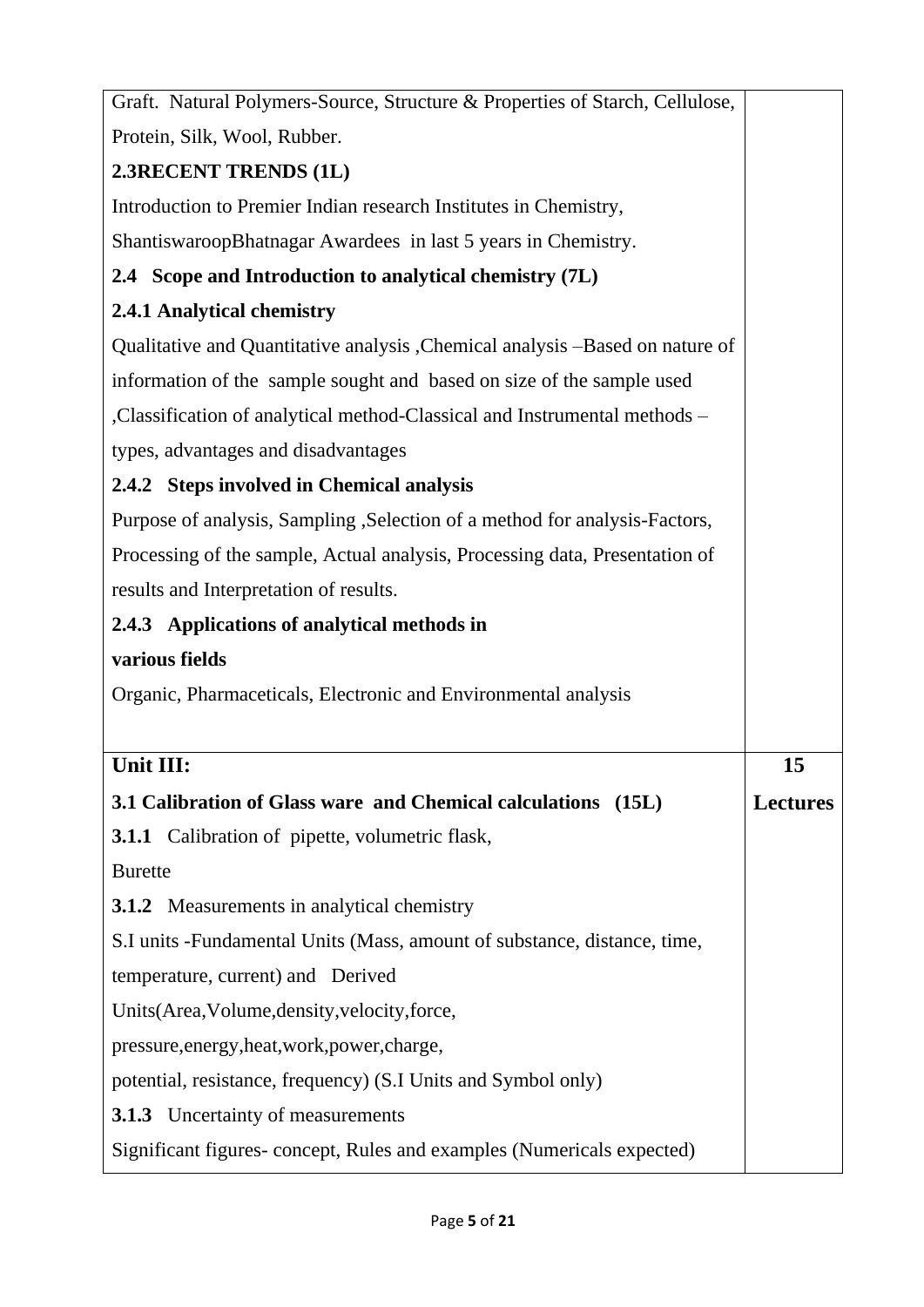**3.1.4** Chemical calculations Expressing concentration of solutions **–**Normality, Molality, Molarity, Formality, interconversion between molality and molarity , Mole fraction, Weight ratio, Volume ratio, Weight to volume ratio, ppb,ppm,millimoles,milliequivalents (Numericals expected)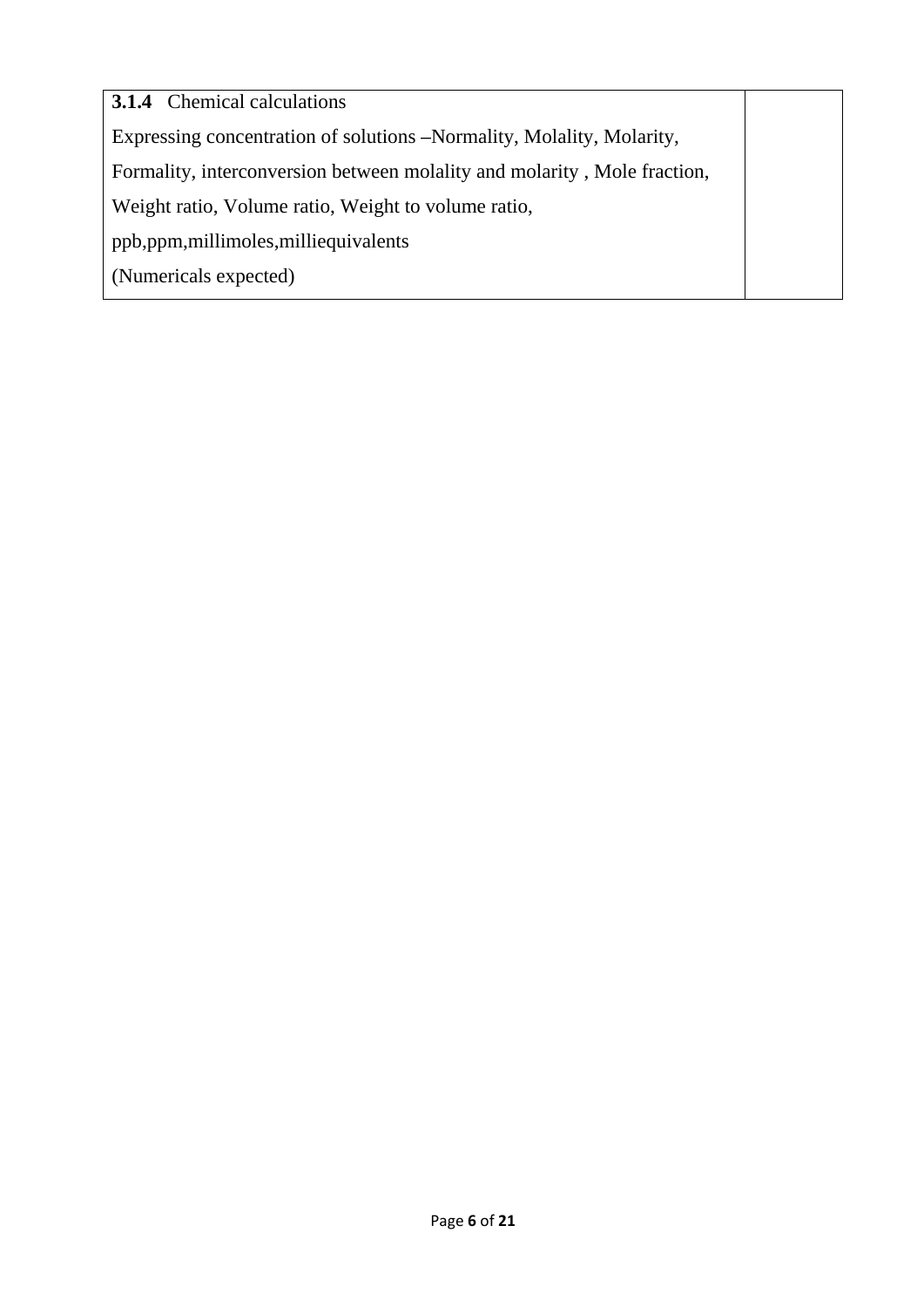| <b>Course Code</b>                                                          | <b>Credits</b>   |                 |
|-----------------------------------------------------------------------------|------------------|-----------------|
| <b>USCH102</b><br>2 Credits (45 Lectures)                                   |                  |                 |
| Unit I:                                                                     |                  | 15              |
| <b>1.1 Atomic Structure.</b> Structure of Atom: (5L)                        |                  |                 |
| Rutherford's Atomic Model; Bohr's Theory; dual Nature of electrons;         |                  |                 |
| Heisenberg's Principle of uncertainity; Quantum Numbers; Pauli Principle    |                  |                 |
| 1.2 Periodic Table and Periodicity of                                       | Properties. (5L) |                 |
| Long form of Periodic Table; Classification of elements as main group,      |                  |                 |
| transition, and inner transition elements; Periodicity in the following     |                  |                 |
| properties: Atomic and ionic size; electron gain                            |                  |                 |
| enthalpy;ionization enthalpy, effective nuclear charge (Slater rule);       |                  |                 |
| electronegativity: Pauling, Mulliken and                                    |                  |                 |
| Allred Rochow electronegativities.                                          |                  |                 |
| (Numerical problems expected, wherever applicable)                          |                  |                 |
| 1.3 Chemical Bonding (5L)                                                   |                  |                 |
| Types of chemical bonds; Comparision between ionic and covalent bonds;      |                  |                 |
| polarizability (Fajan's Rules)                                              |                  |                 |
| Shapes of simple molecules: Lewis Dot structures; Sidgwick-Powell theory;   |                  |                 |
| Basic VSEPR Theory for $AB_n$ type molecules with and without lone pair of  |                  |                 |
| electrons, isoelectronic Principle; Applications and Limitations of VSEPR   |                  |                 |
| Theory.                                                                     |                  |                 |
|                                                                             |                  |                 |
| Unit II:                                                                    |                  | 15              |
| 2.1 Concept of Qualitative Analysis: (7L)                                   |                  | <b>Lectures</b> |
| (Macro, Semi-Micro, Micro, Ultra Micro, Trace Analysis)                     |                  |                 |
| Testing of Gaseous Evolutes, Role of Papers impregnated with Reagents in    |                  |                 |
| qualitative analysis (With reference to papers impregnated with Starch-     |                  |                 |
| Iodide, Potassium Dichromate, Lead cetate, Dimethyl Glyoxime, and Oxine     |                  |                 |
| reagents) (balanced Chemical Reactions expected). Precipitation Equilibria: |                  |                 |
| Effect of Common Ions, Uncommon Ions; Oxidation State, Buffer Action,       |                  |                 |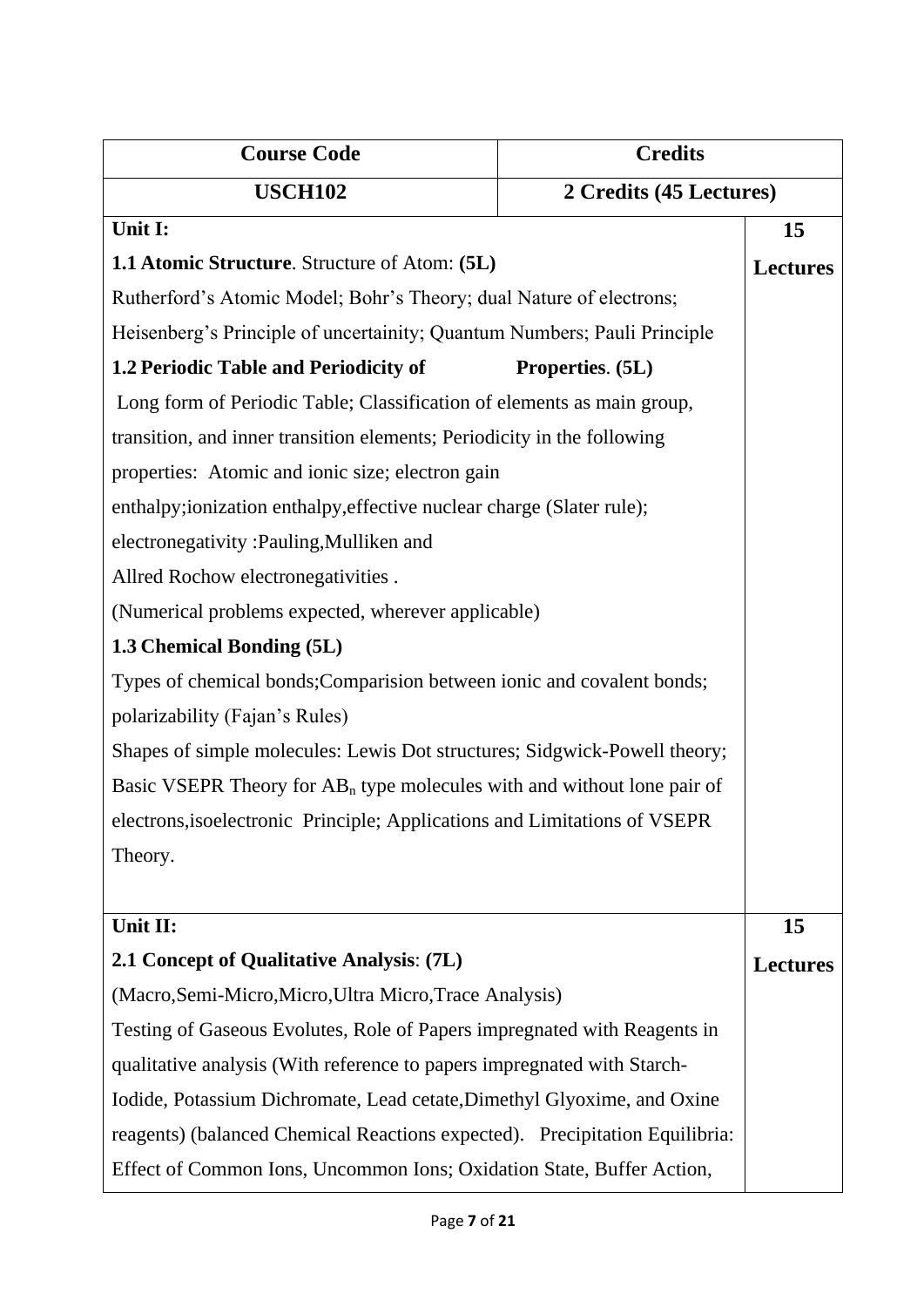| <b>Chemical Equations and Numerical Problems Expected)</b><br>2.2Bonding and structure of organic compounds (4L)<br>2.2.1 Hybridisation of carbon, oxygen and nitrogen<br>atoms in the following functional groups; orbital<br>overlap and shapes of the specified molecules |
|------------------------------------------------------------------------------------------------------------------------------------------------------------------------------------------------------------------------------------------------------------------------------|
|                                                                                                                                                                                                                                                                              |
|                                                                                                                                                                                                                                                                              |
|                                                                                                                                                                                                                                                                              |
|                                                                                                                                                                                                                                                                              |
|                                                                                                                                                                                                                                                                              |
| containing these functional groups : alcohol                                                                                                                                                                                                                                 |
| (methyl alcohol), ether (dimethyl ether), aldehyde                                                                                                                                                                                                                           |
| (formaldehyde), ketone (acetone), carboxylic acid                                                                                                                                                                                                                            |
| (acetic acid), ester (methyl acetate), cyanide (methyl                                                                                                                                                                                                                       |
| cyanide), amine (methyl amine), amide (acetamide).                                                                                                                                                                                                                           |
| 2.3 Types of arrows. (4L)                                                                                                                                                                                                                                                    |
| 2.3.1 Electronic effects in organic molecules:                                                                                                                                                                                                                               |
| Inductive effect (or polarisation), polar covalent                                                                                                                                                                                                                           |
| bonds and dipole moment. Delocalised bonds and                                                                                                                                                                                                                               |
| resonance - drawing resonance structures, concept                                                                                                                                                                                                                            |
| of formal charge hyperconjugation.                                                                                                                                                                                                                                           |
| 2.3.2 Aromaticity: Characteristics of aromatic                                                                                                                                                                                                                               |
| compounds, criteria for aromaticity, resonance                                                                                                                                                                                                                               |
| energy, Huckels rule, benzenoid hydrocarbons                                                                                                                                                                                                                                 |
|                                                                                                                                                                                                                                                                              |
| (benzene, naphthalene, anthtracene and                                                                                                                                                                                                                                       |
| phenanthracene)                                                                                                                                                                                                                                                              |
| 2.3.3 Bonds weaker than a covalent bond: Hydrogen bond – intermolecular                                                                                                                                                                                                      |
| hydrogen bonding in alcohols - effect on b.p. and solubility; Van der Waal's                                                                                                                                                                                                 |
| forces in straight and branched chain alkanes.                                                                                                                                                                                                                               |
|                                                                                                                                                                                                                                                                              |
| Unit III:<br>15                                                                                                                                                                                                                                                              |
| Nomenclature of organic compounds<br><b>Lectures</b>                                                                                                                                                                                                                         |
| <b>3.1</b> Review of basic rules of IUPAC nomenclature. (2L)                                                                                                                                                                                                                 |
| <b>3.2.</b> Nomenclature of mono & bi-functional aliphatic compounds on the                                                                                                                                                                                                  |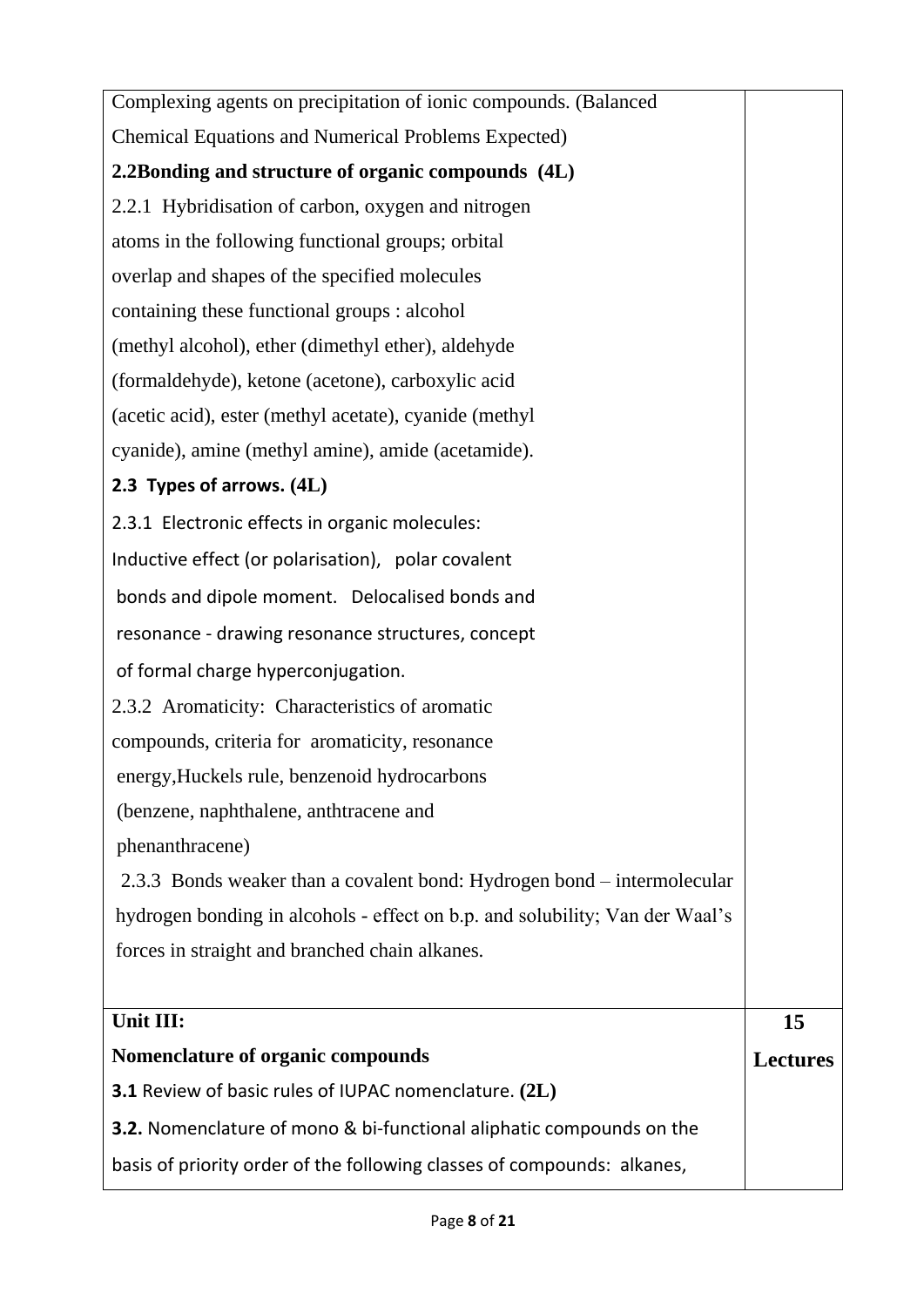alkenes, alkynes, haloalkanes, alcohols, ethers, aldehydes, ketones, carboxylic acids, carboxylic acid derivatives (acid halides, esters, anhydrides, amides), nitro compounds, nitriles & amines; including their cyclic analogues. **(3L)**

# **3.3Fundamentals of organic reaction mechanisms. (4L)**

3.3.1 Reactive intermediates:

3.3.2 Carbon radicals (alkyl, Allyl, Benzyl) Formation, structure and stability based on resonance and hyperconjugation.

3.3.3 Carbocations and carbon radicals [alkyl, allyl, benzyl]: Formation , structure and stability based on inductive effect, resonance and hyperconjugation.

3.3.4 Carbanions : Formation, structure and stability based on inductive effect, resonance and s-character of trichloromethyl carbanions, allyl carbanions, benzyl carbanions, carbanions from terminal alkynes and active methylene compounds.

### **3.4. Concept of carbon acid. (1L)**

### **3.5 Reagents: (3L)**

3.5.1 Electrophiles and nucleophiles.

3.5.2 Acids and bases : Lowry-Bronsted and Lewis concepts.

3.5.3 Acidity and basicity of organic compounds based on inductive effect and resonance with reference to acid characters of alcohols, phenols and carboxylic acids and basic characters of aliphatic amines and aniline .

# **3.6 Recent trends in Chemistry (2L)**

3.6 .1Introduction to research journals in chemistry.

3.6.2 Nobel prize winners in Chemistry in last 5 years.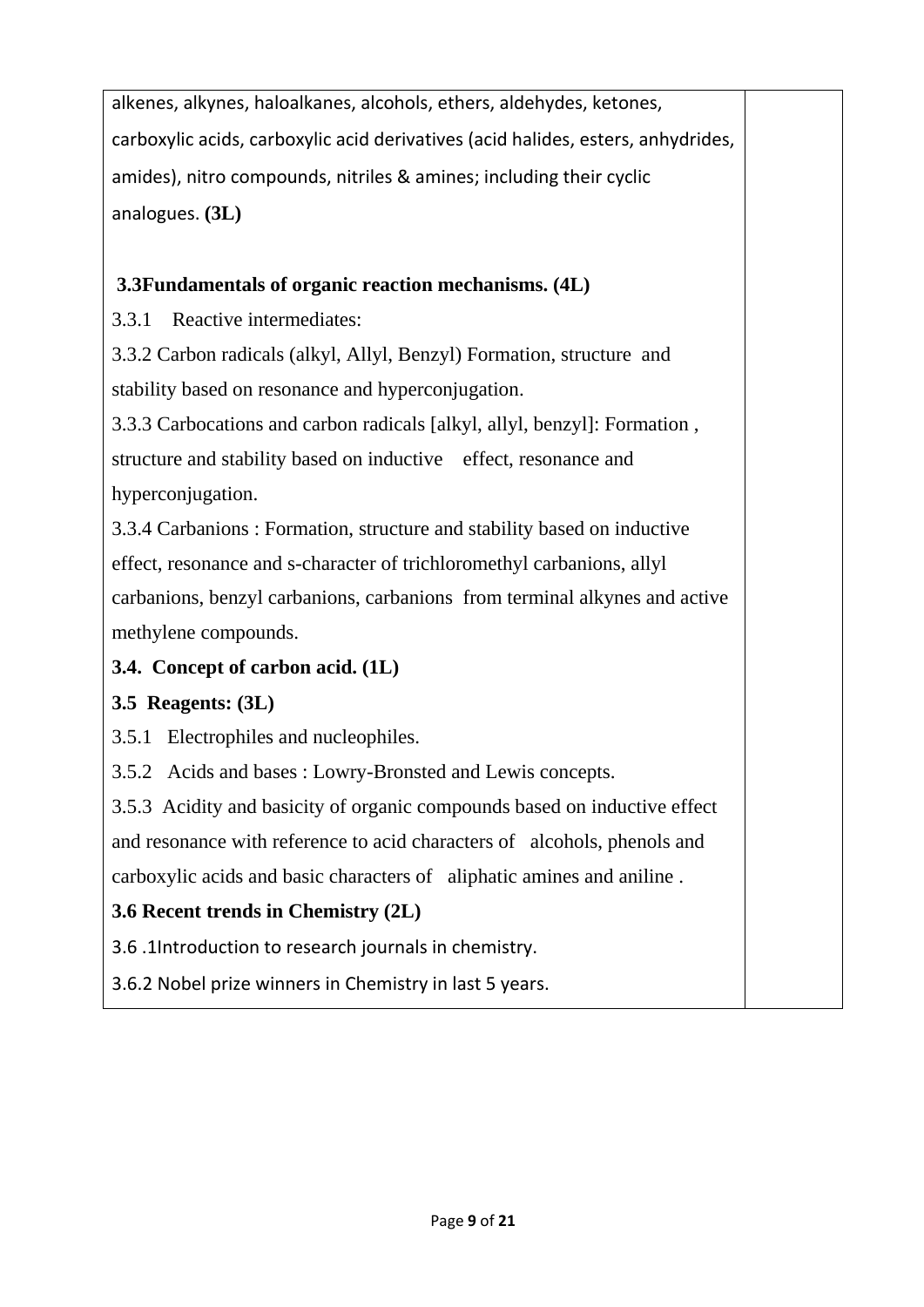| <b>Course Code</b> | Credits |
|--------------------|---------|
| <b>LISCHP1</b>     | redits' |

#### **PRACTICAL COURSE PHYSICAL CHEMISTRY**

- 1. To determine the rate constant for the hydrolysis of ester using HCl as catalyst.
- 2. To determine the rate constant for the hydrolysis of ester using  $H_2SO_4$  as catalyst, using scientific calculator by Regression analysis.
- 3. To determine the rate constant for the saponification reaction between ethyl acetate and NaOH by back titration method.
- 4. To determine enthalpy of dissolution of salt (like  $KNO<sub>3</sub>$ ).

# **PRACTICAL COURSE ANALYTICAL CHEMISTRY**

- 1. Determination of amount of NaHCO<sub>3</sub> + Na<sub>2</sub>CO<sub>3</sub> in the given solid mixture titrimetrically.
- 2. Determination of the amount of Potassium oxalate and oxalic acid in the given solution titrimetrically
- 3. Determination of % composition of BaSO<sub>4</sub> and NH<sub>4</sub>Cl in the given mixture gravimetrically.
- 4. Determination of % composition of  $ZnO$  and  $ZnCO<sub>3</sub>$  in the given mixture gravimetrically.

### **PRACTICAL COURSE INORGANIC CHEMISTRY**

Semi-Micro Inorganic Qualitative Analysis of a sample containing Two Cations and Two Anions. Cations: (from amongst)  $Pb^{2+}$ , Ba<sup>2+</sup>,Ca<sup>2+</sup>,Sr<sup>2+</sup>,Cu<sup>2+</sup>,Cd<sup>2+</sup>,Fe<sup>3+</sup>,Ni<sup>2+</sup>,  $Mn^{2+}, Mg^{2+}, Al^{3+}, Cr^{3+}, K^+, NH_4^+$ 

Anions : (from amongst)  $CO_3^2$ ,  $SO_3^2$ ,  $SO_3^2$ ,  $NO_2$ ,  $NO_2$ ,  $NO_3$ ,  $Cl$ ,  $Br$ ,  $I$ ,  $SO_4^2$ ,  $PO_4^3$ (Scheme of analysis should avoid use of sulphide ion in any form for precipitation /separation of cations).

### **PRACTICAL COURSE ORGANIC CHEMISTRY**

**1**) Crystallization Acetamide / salicylic acid from hot water using fluted filter paper.

2) Characterization organic compounds containing only C, H, (O) elements (no element test):

Compounds belonging to the following classes; carboxylic acid, phenol, aldehyde/ ketone, ester, alcohol, hydrocarbon. (Minimum 7 compounds)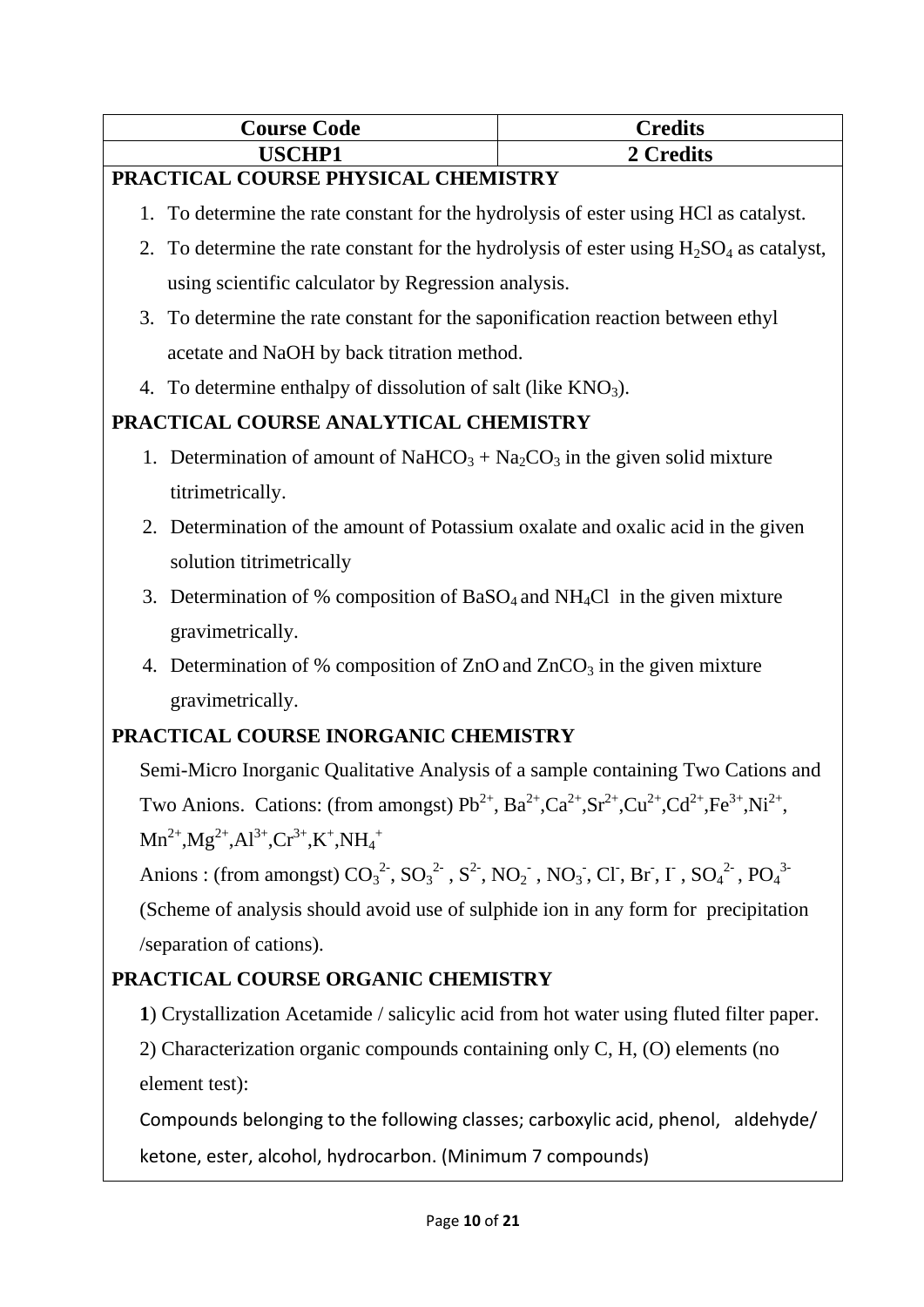| <b>Credits</b><br><b>Course Code</b>                                                       |                         |                       |
|--------------------------------------------------------------------------------------------|-------------------------|-----------------------|
| <b>USCH201</b>                                                                             | 2 Credits (45 Lectures) |                       |
| Unit I:<br>1.1 GASEOUS STATE (7L)                                                          |                         | 15<br><b>Lectures</b> |
| Ideal Gas laws, Kinetic theory of gases, Maxwell-Boltzmann's distribution                  |                         |                       |
| of velocities (qualitative discussion), Ideal gases, real gases, compressibility           |                         |                       |
| factor, Boyle's temperature. (Numericals expected)                                         |                         |                       |
| Deviation from ideal gas laws, reasons for deviation from ideal gas laws, van              |                         |                       |
| der Waals equation of state, Joule-Thomson effect –qualitative discussion                  |                         |                       |
| and experimentation, Inversion temperature.                                                |                         |                       |
| 1.2 NUCLEAR CHEMISTRY-I (8L)                                                               |                         |                       |
| Natural Radioactivity – Introduction, Types of radiation $(\alpha, \beta, \gamma)$ & their |                         |                       |
| properties. Group Displacement Law, Mechanism of                                           |                         |                       |
| $\beta$ – ray emission.                                                                    |                         |                       |
| Isobars, Isotopes & Isotones.                                                              |                         |                       |
| Radioactive decay, Derivation for decay constant and half life period                      |                         |                       |
| (Numericals expected).                                                                     |                         |                       |
|                                                                                            |                         |                       |
| Unit II:<br><b>2.1BUFFERS</b> (4L)– Introduction, Types of buffers, Derivation of          |                         | 15<br><b>Lectures</b> |
| Henderson equation for acidic and Basic buffers, Buffer action, Buffer                     |                         |                       |
| capacity. (Numericals expected.)                                                           |                         |                       |
| 2.2 OXIDATION&REDUCTION (4L)– Oxidising and Reducing agents,                               |                         |                       |
| Oxidation number, Rules to assign Oxidation numbers with examples ions                     |                         |                       |
| like oxalate, permanganate and dichromate. Balancing redox reactions by ion                |                         |                       |
| electron method                                                                            |                         |                       |
| 2.3 Introduction to Gravimetric Analysis (7L)                                              |                         |                       |
| <b>2.3.1</b> Solubility product and Precipitation.                                         |                         |                       |
| 2.3.2 Factors affecting solubility of precipitate.                                         |                         |                       |
| <b>2.3.3</b> Conditions of precipitation, nucleation, particle size, crystal growth,       |                         |                       |
| colloidal state, ageing of precipitate/digestion of precipitate.                           |                         |                       |
| <b>2.3.4</b> Impurities in the analytical precipitate- Co-precipitation and Post           |                         |                       |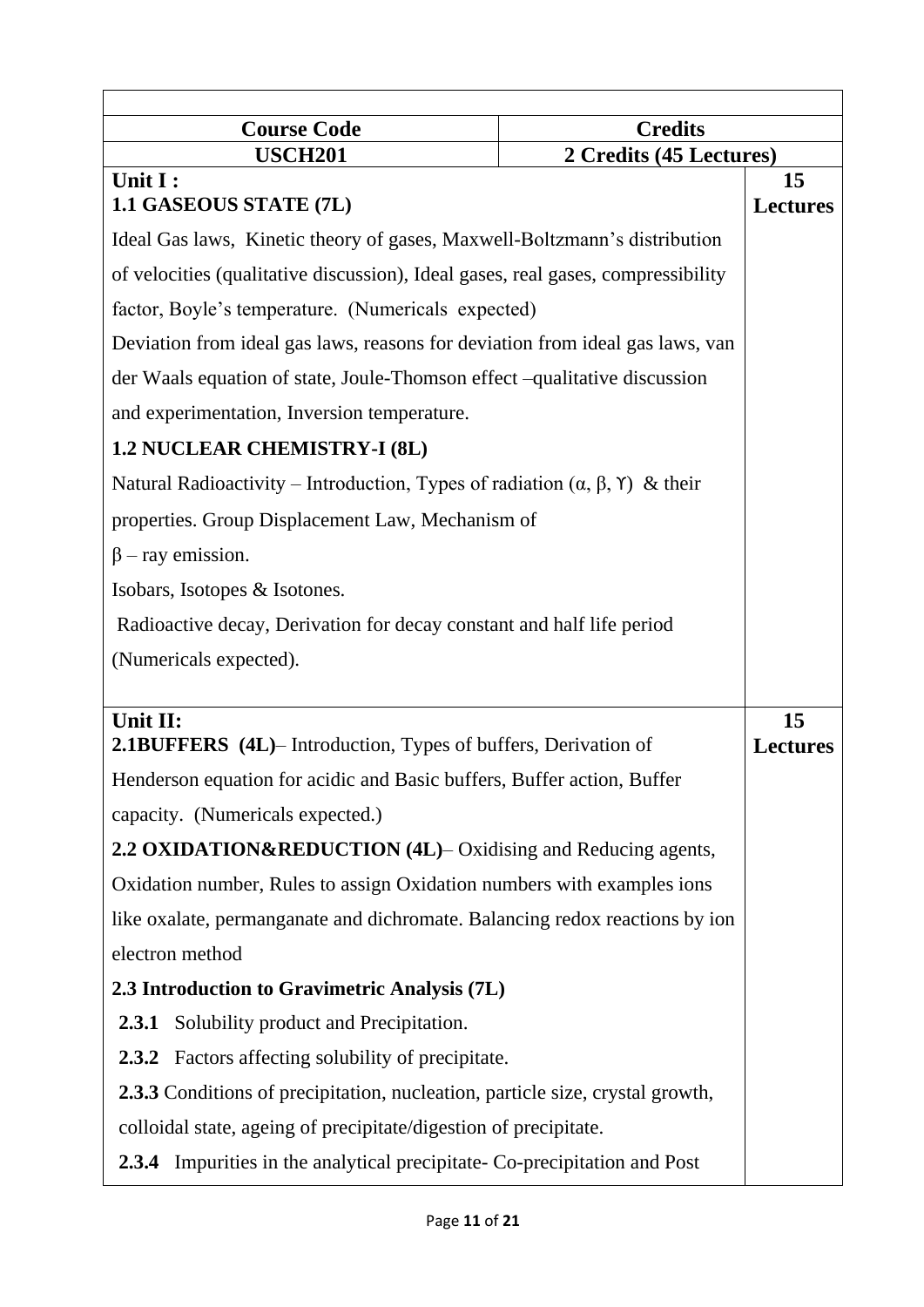| precipitation. Washing, drying and ignition of precipitate. |                 |
|-------------------------------------------------------------|-----------------|
| Unit III:                                                   | 15              |
| 3.1 Titrimetric Analysis - I                                | <b>Lectures</b> |
| <b>3.1.1</b> Terms – Titration , Titrant, titrand, End      |                 |
| point, Equivalence point, Titration Error, Indicator        |                 |
| <b>3.1.2</b> Primary and Secondary standards-               |                 |
| characteristics and examples                                |                 |
| <b>3.1.3</b> Types of Titration –Acid –Base, Redox.         |                 |
| Precipitation, Complexometric titration.                    |                 |
| <b>3.1.4</b> Acid – base titration.-Strong Acid Vs Strong   |                 |
| Base - Theoretical aspects of titration curve and end       |                 |
| point evaluation.                                           |                 |
| Theory of Acid – Base Indicators, Choice and                |                 |
| suitability of Indicators.                                  |                 |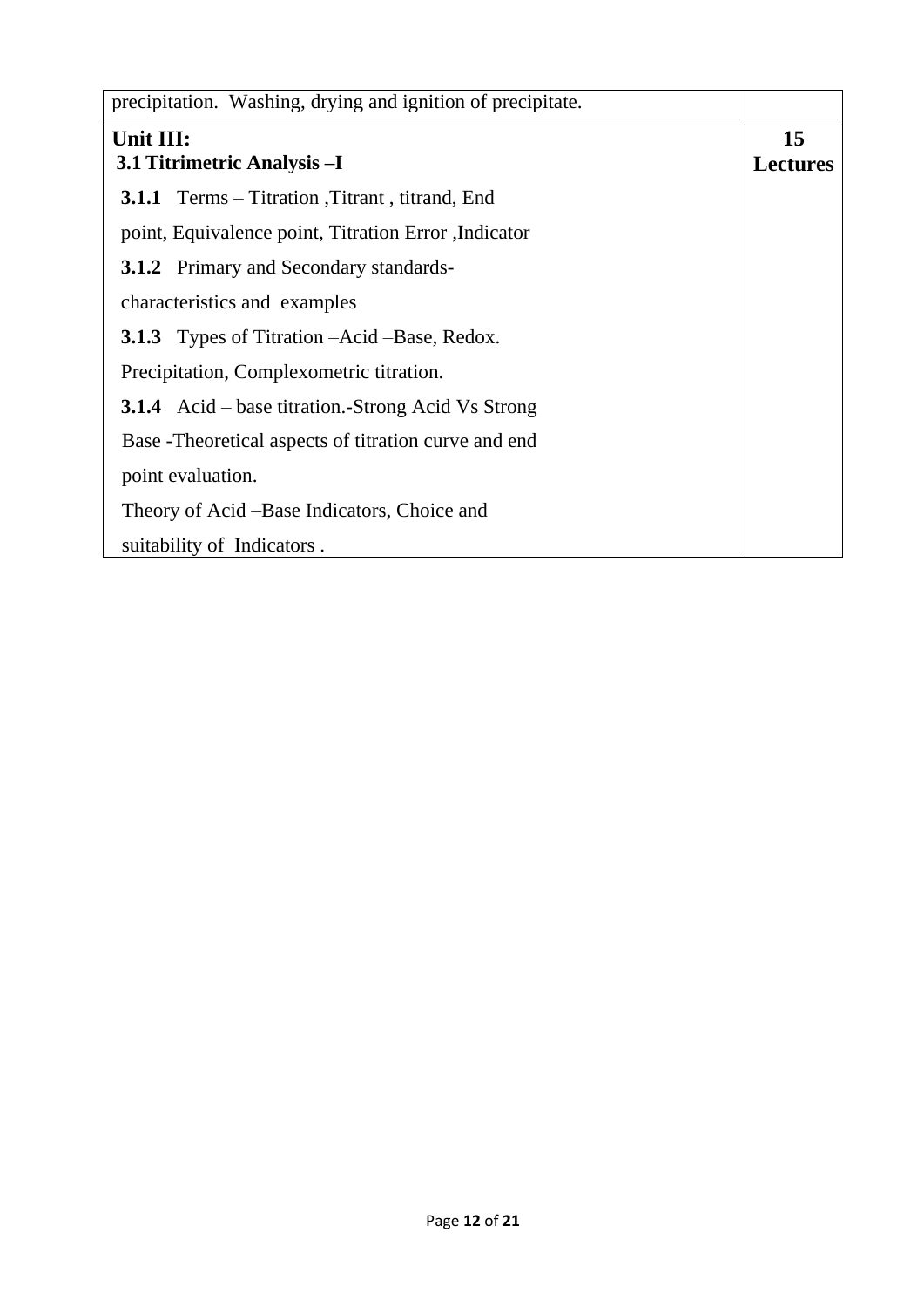| <b>Credits</b><br><b>Course Code</b>                                                                                             |  |                       |
|----------------------------------------------------------------------------------------------------------------------------------|--|-----------------------|
| <b>USCH202</b><br>2 Credits (45 Lectures)                                                                                        |  |                       |
| Unit I:                                                                                                                          |  | 15<br><b>Lectures</b> |
| 1.1 Comparative Chemistry of Main Group Elements: Metallic and Non-                                                              |  |                       |
| Metallic Nature, Oxidation States, Electronegativity, Anamolous behavior of                                                      |  |                       |
| Second Period elements, allotropy. Catenation, Diagonal relationship. (5 L)                                                      |  |                       |
| 1.2 Comparative Chemistry of Carbides, Nitrides, Oxides and                                                                      |  |                       |
| hydroxides of Group-I and II elements. Some important compounds:                                                                 |  |                       |
| a) $\text{Na}_2\text{CO}_3$ ; b) $\text{NaOH}$ ; c) $\text{NaCl}$ ; d) $\text{NaHCO}_3$ ; e) $\text{CaO}$ ; $\text{CaCO}_3$ (5L) |  |                       |
| 1.3 Oxides of carbon, Oxides and Oxyacids of Sulfur and Nitrogen with                                                            |  |                       |
| respect to Environmental aspects. (5L)                                                                                           |  |                       |
|                                                                                                                                  |  |                       |
| Unit II:                                                                                                                         |  | 15                    |
| <b>2.1 Acid-Base Theories</b>                                                                                                    |  | <b>Lectures</b>       |
| Arhenious ; Lowry-Bronsted ; Lewis ; Solvent-Solute; Lux-Flood; Hard and                                                         |  |                       |
| Soft Acids and Bases-HSAB (with respect to toxicity of inorganic                                                                 |  |                       |
| species); Usanovich Definition. (8L)                                                                                             |  |                       |
| 2.2Stereochemistry of organic Compounds (7L)                                                                                     |  |                       |
| 2.2.1 Isomerism – Types of isomerism: constitutional isomerism (chain,                                                           |  |                       |
| position and functional) and stereoisomerism.                                                                                    |  |                       |
| 2.2.2. Chirality: Configuration, asymmetric carbon atom, stereogenic/chiral                                                      |  |                       |
| centers, chirality, representation of configuration by "flying wedge formula"                                                    |  |                       |
| and projection formulae – Fischer, Newman and Sawhorse. The                                                                      |  |                       |
| interconversion of the formulae.                                                                                                 |  |                       |
| 2.2.3. Stereochemistry of carbon compounds with one and two similar and                                                          |  |                       |
| dissimilar asymmetric carbon atoms; enantiomers, diastereomers, and                                                              |  |                       |
| racemic mixtures cis-trans, threo, erythro and meso isomers.                                                                     |  |                       |
| 2.2.4. Diastereomerism (cis-trans isomerism) in alkenes and cycloalkanes (3                                                      |  |                       |
| and 4 membered ring)                                                                                                             |  |                       |
| 2.2.5. Conformation: Conformations of ethane. Difference between                                                                 |  |                       |
| configuration and conformation.                                                                                                  |  |                       |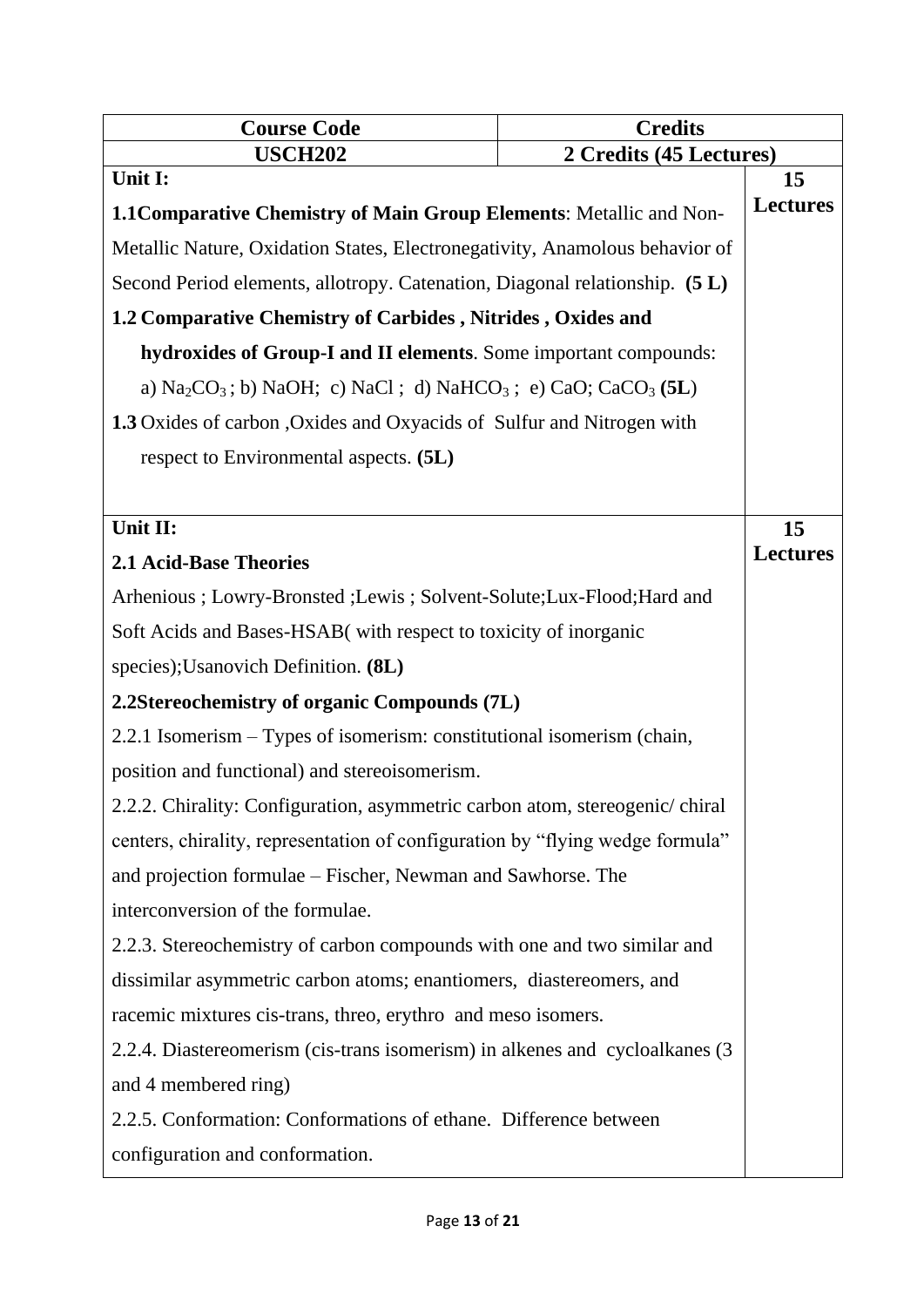| <b>Mechanism of organic reactions:</b>                                                  |  |  |
|-----------------------------------------------------------------------------------------|--|--|
| 3.1 Classification of organic reactions based on mechanism. (8L)                        |  |  |
| 3.1.1 Substitution: Nucleophilic substitution in alkyl halides $(S_N 1$ and $S_N 2)$ ,  |  |  |
| electrophilic substitution in benzene (Friedel Crafts alkylation), Radical              |  |  |
| substitution (Chlorination and bromination of methane and propane).                     |  |  |
| 3.1.2 Addition: Electrophilic addition (Markovnikov addition of HX to                   |  |  |
| alkenes); Radical addition (AntiMarkovnikov addition of HBr to alkenes in               |  |  |
| presence of peroxide); Nucleophilic addition to aldehydes and ketones                   |  |  |
| (addition of HCN and aldol addition).                                                   |  |  |
| 3.1.3 Elimination: Dehydrohalogenation of alkyl halides (E1 and E2).                    |  |  |
| 3.1.4 Rearrangement: Hydrolysis of neopentyl chloride.                                  |  |  |
| 3.1.5 Pericyclic reactions: Diels-Alder cycloaddition.                                  |  |  |
| 3.2Functional group interconversion based on the preparations and                       |  |  |
| reactions of the following classes of organic compounds: haloalkanes and                |  |  |
| alcohols. (7L)                                                                          |  |  |
| 3.2.1 Hydrocarbons                                                                      |  |  |
| 3.2.2 Alkanes: Methods of formation: Kolbe reaction, Wurtz reaction,                    |  |  |
| decarboxylation of carboxylic acids; hydrogenation of alkenes<br>and                    |  |  |
| hydrolysis of Grignard reagent Reactions: Halogenation of alkanes                       |  |  |
| 3.2.3 Alkenes: Methods of formation: Dehydrohalogenation of alkyl halides,              |  |  |
| Dehydration of alcohols; Reduction of alkynes                                           |  |  |
| Reactions: Addition of hydrogen, halogen, HX, HX in presence of peroxide,               |  |  |
| $H2SO4$ , allylic halogenation using NBS; Ozonolysis, epoxidation;                      |  |  |
| hydroboration- oxidation; ; Oxidation using $KMnO4 \& OsO4$ .                           |  |  |
| 3.2.4Alkynes: Methods of formation: Dehydrohalogenation of alkyl                        |  |  |
| dihalides, alkylation of terminal alkynes.                                              |  |  |
| Addition of hydrogen, halogen, HX, H <sub>2</sub> O, hydroboration<br><b>Reactions:</b> |  |  |
| oxidation; Hydroboration-oxidation, Ozonolysis,                                         |  |  |
| 3.2.5 Alkyl halides: Methods of formation: Halogenation of alkanes,                     |  |  |
| Hydrohalogenation of alkenes and alkynes, Reaction of alcohols with SOCl <sub>2</sub>   |  |  |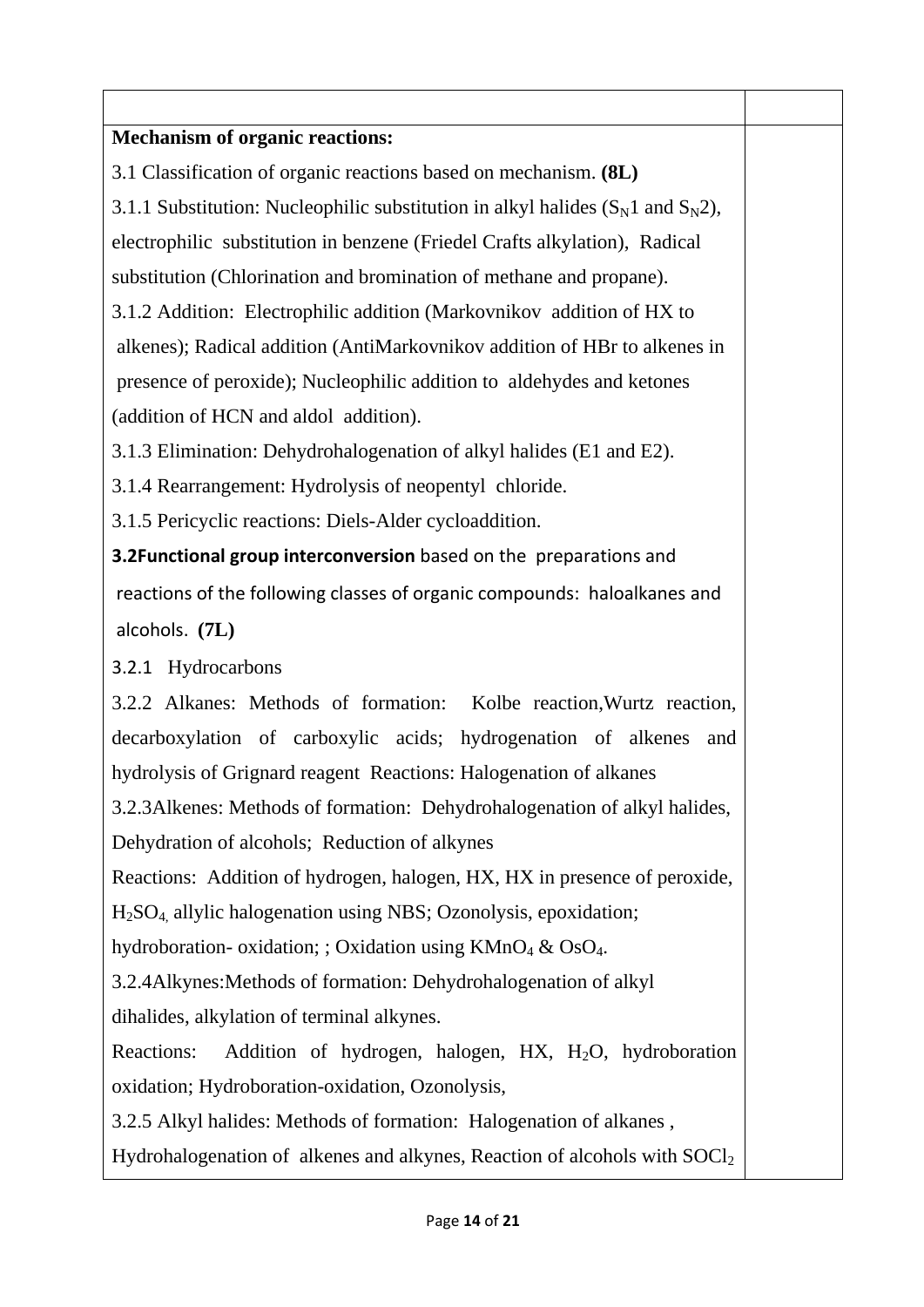#### and  $PCl<sub>5</sub>$ .

Reactions:  $S_N$  reactions with hydroxide, alkoxide, cyanide, ammonia, amines, acetylide ion, silver acetate. Dehydrohalogenation, Formation and synthetic applications of Grignard reagent. 3.2.6 Alcohols: Methods of formation: Hydration of alkenes, Hydrolysis of alkyl halides, Reduction of aldehydes and ketones. Reactions:Reaction with

HX, PX<sub>3</sub>, Dehydration, esterification, oxidation.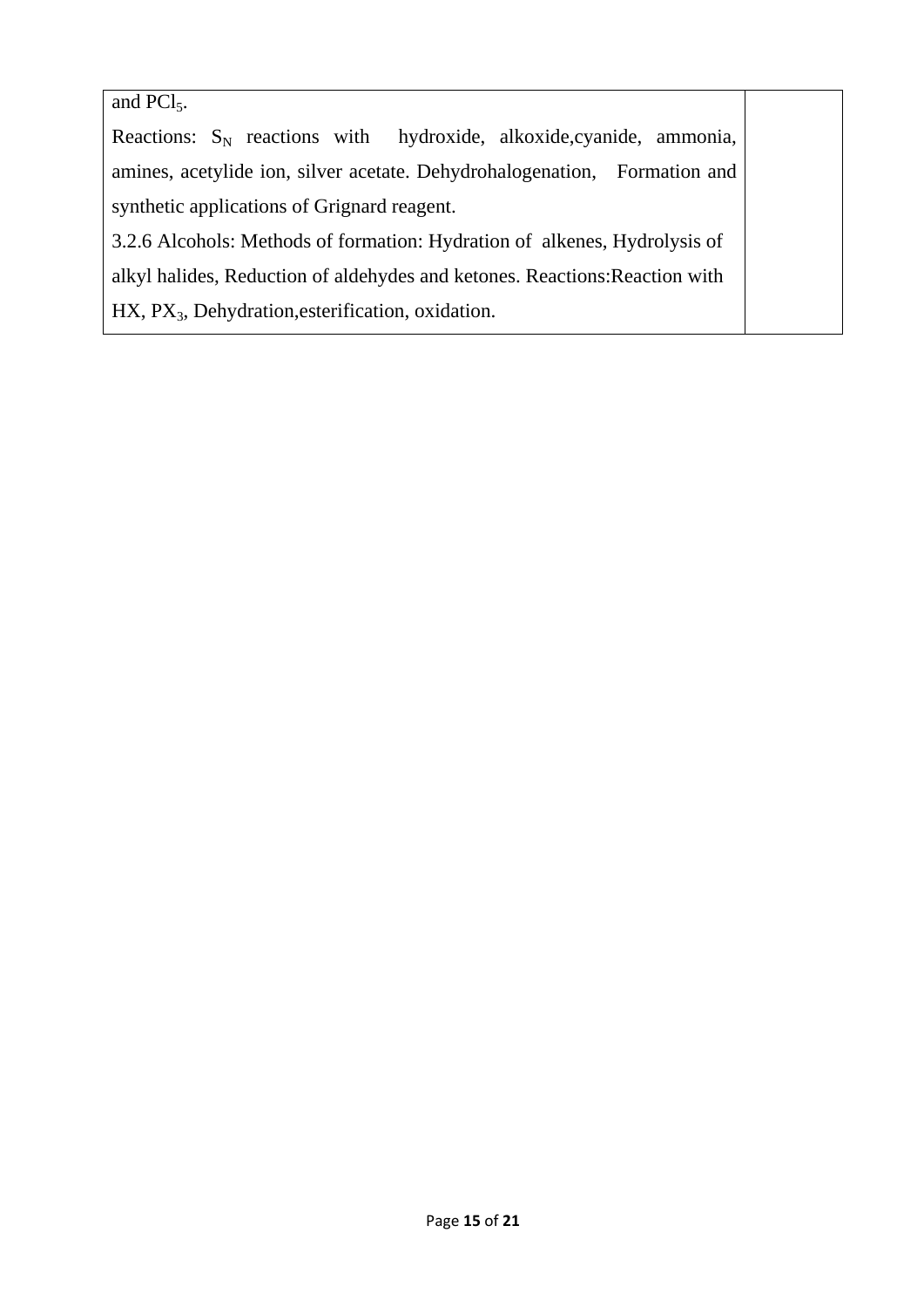| <b>Course Code</b> | <b>Predits</b>      |
|--------------------|---------------------|
| <b>VISCHP2</b>     | $\mathbb{k}$ redits |
|                    |                     |

#### **PRACTICAL COURSE PHYSICAL CHEMISTRY**

- 1. To standardize commercial sample of NaOH using KHP and to write material safety data of the chemicals involved.
- 2. To standardize commercial sample of HCl using Borax and to write material safety data of the chemicals involved.
- 3. To study the reaction  $NaHSO<sub>3</sub>$  and  $KMnO<sub>4</sub>$  and balancing the reaction in acidic, alkaline and neutral medium.
- 4. To study the kinetics of reaction between thiosulphate ion and HCl.

# **PRACTICAL COURSE ANALYATICAL CHEMISTRY**

- 1. Determination of acetic acid in Vinegar by titrimetric method.
- 2. Determination of strength of HCl in Commercial sample.
- 3. Determination of the amount of Mg(II) present in the given solution complexometrically
- 4. Determination of the amount of Fe(II) present in the given solution titrimetrically

# **PRACTICAL COURSE INORGANIC CHEMISTRY**

- 1. Inorganic Preparations
	- i. Copper Sulfate from Copper(II) Oxide;
	- ii. Barium Chromate from Barium Chloride;
- 2. Volumeteric Analysis:- (Any Two)
	- i. To study the Transfer of electrons (Titration of sodium thiosulfate with potassium dichromate);
	- ii. Determination of the strength of sodium carbonate and sodium bicarbonate by titration with standard acid solution using phenolphthalein and methyl orange as indicators;
	- iii. Determination of the volume strength of hydrogen peroxide solution,by titration with standardized potassium permanganate solution.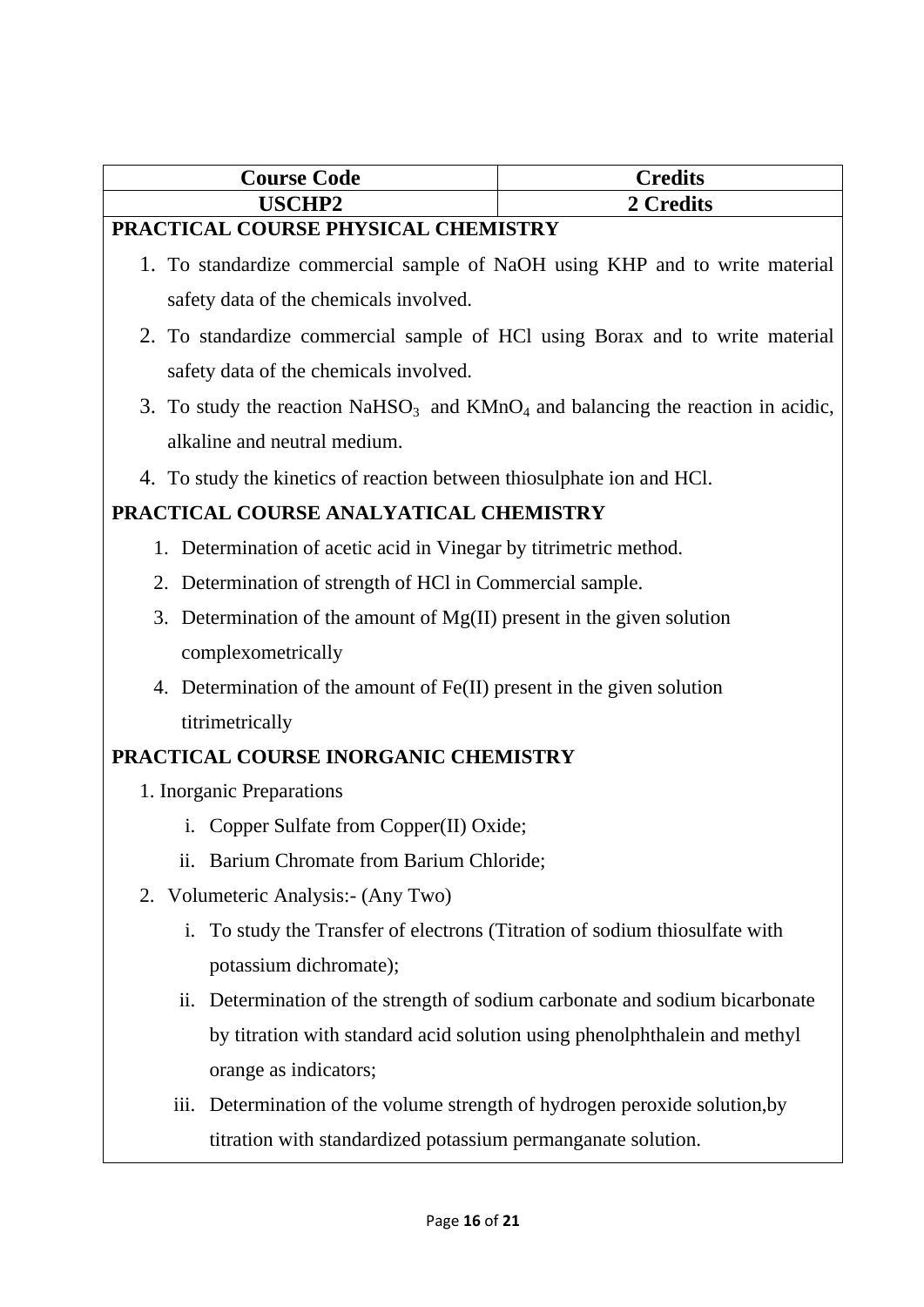#### **PRACTICAL COURSE ORGANIC CHEMISTRY**

Characterization of organic compounds containing C, H, (O), N , S ,halogen

elements. (Element tests to be done)

Compounds belonging to the following classes: amine, amide, nitro compound,

thioamide, haloalkane, haloarene. (Minimum 7 compounds)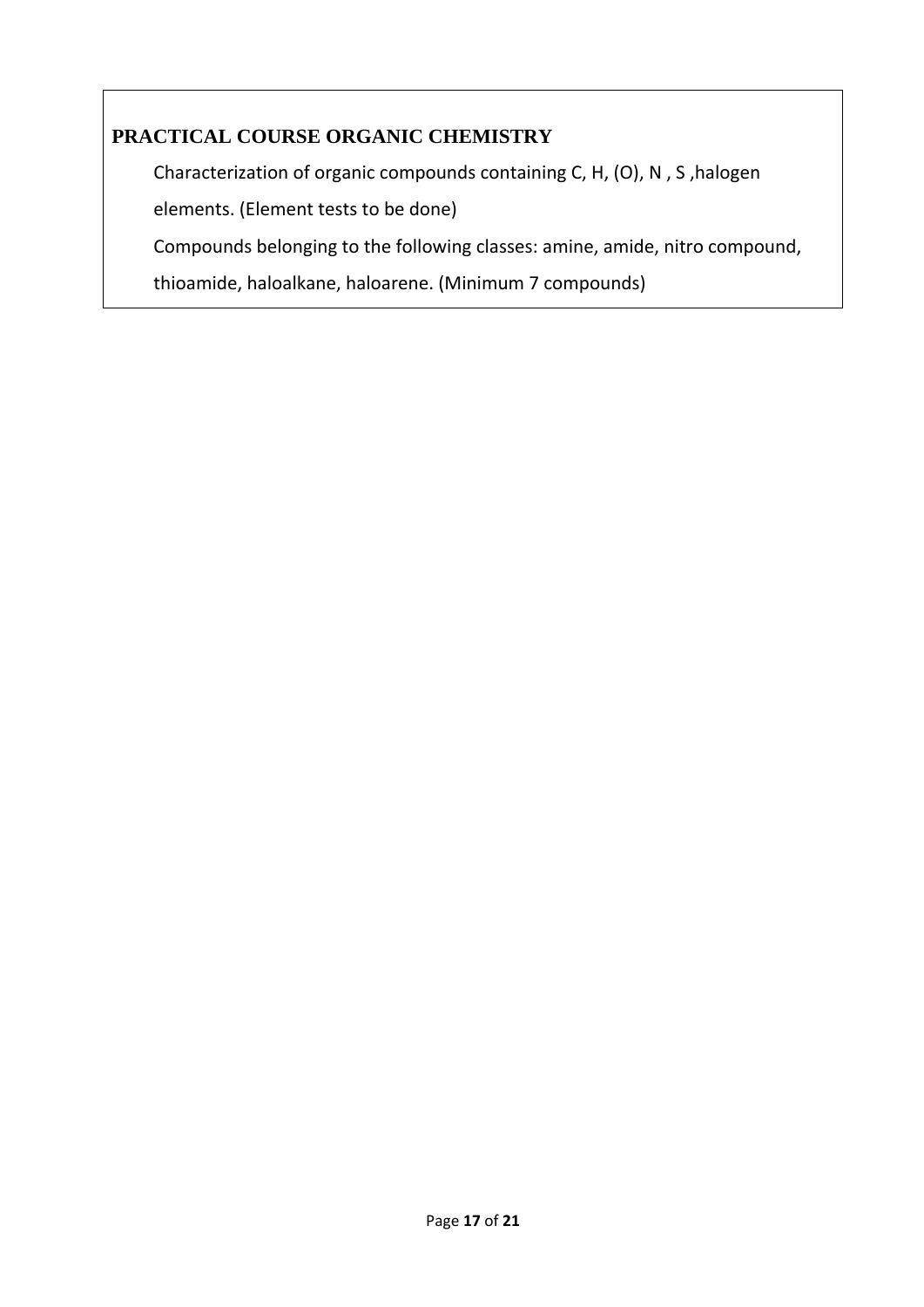#### **SUGGESTED REFERENCES 202**

- 1. B.Douglas, D.H. McDaniel and J.J.Alexander, Concepts and Models of Inorganic Chmistry,  $2^{nd}$  edition, John Wiley & Sons, (1983).
- 2. Gary Wulfsberg, Inorganic Chemistry ; Viva Books PA Ltd., New Delhi; (2002).
- 3. W.W.Porterfield,*Inorganic Chemistry-An Unified Approach*, Academic press(1993);
- 4. D.F.Shriver, P.W.Atkins and C.H. Langford, Inorganic Chemistry, 3rd edition Oxford University Press, (1999).
- 5. Asim K.Das, *Fundamental Concepts of Inorganic Chemistry*,(Volumes-I,II and III)CBS Pub.(2000)
- 6. N.N.Greenwood and A.Earnshaw, Chemistry of Elements, Pergamon, (1984).
- 7. P. K. Dutta, 'General and Inorganic Chemistry', Levant Books. $15^{th}$ Edition,(2003).

#### **SUGGESTED REFERENCE 101 & 201**

- 1. Fundamental of Analytical Chemistry-Skoog D.A. and West D.M. Saunders, College Publication
- 2. Introduction to Instrumental Analysis, R. D. Brown, McGraw Hill.
- 3. Instrumental Methods of Analysis, H. H. Willard, L. L. Meritt and J. A. Dean, Affiliated East-West Press.
- 4. Quality in the Analytical Chemistry laboratory –Neil T.Crosby,Florence Elizabeth Prichard, Ernest.J Newman – John Wiley&Sons Ltd
- 5. Principles and Practice of Analytical Chemistry-Fifield F.W. and Kealey D, Black well Science
- 6. Analytical Chemistry, Christain, WSE / Wiley
- 7. Basic concepts of Analytical Chemistry, S.M.Khopkar, New Age International(P) Ltd
- 8. Quantitative Analysis, R.A Day &A.L Underwood, Prentice Hall Publication
- 9. Chemical Analysis in the laboratory –A Basic guide by Irene Muller-Harvey ,Richard .M.Baker ,Royal Society of Chemistry
- 10.Textbook of Quantitative Inorganic Analysis-Vogel A.I.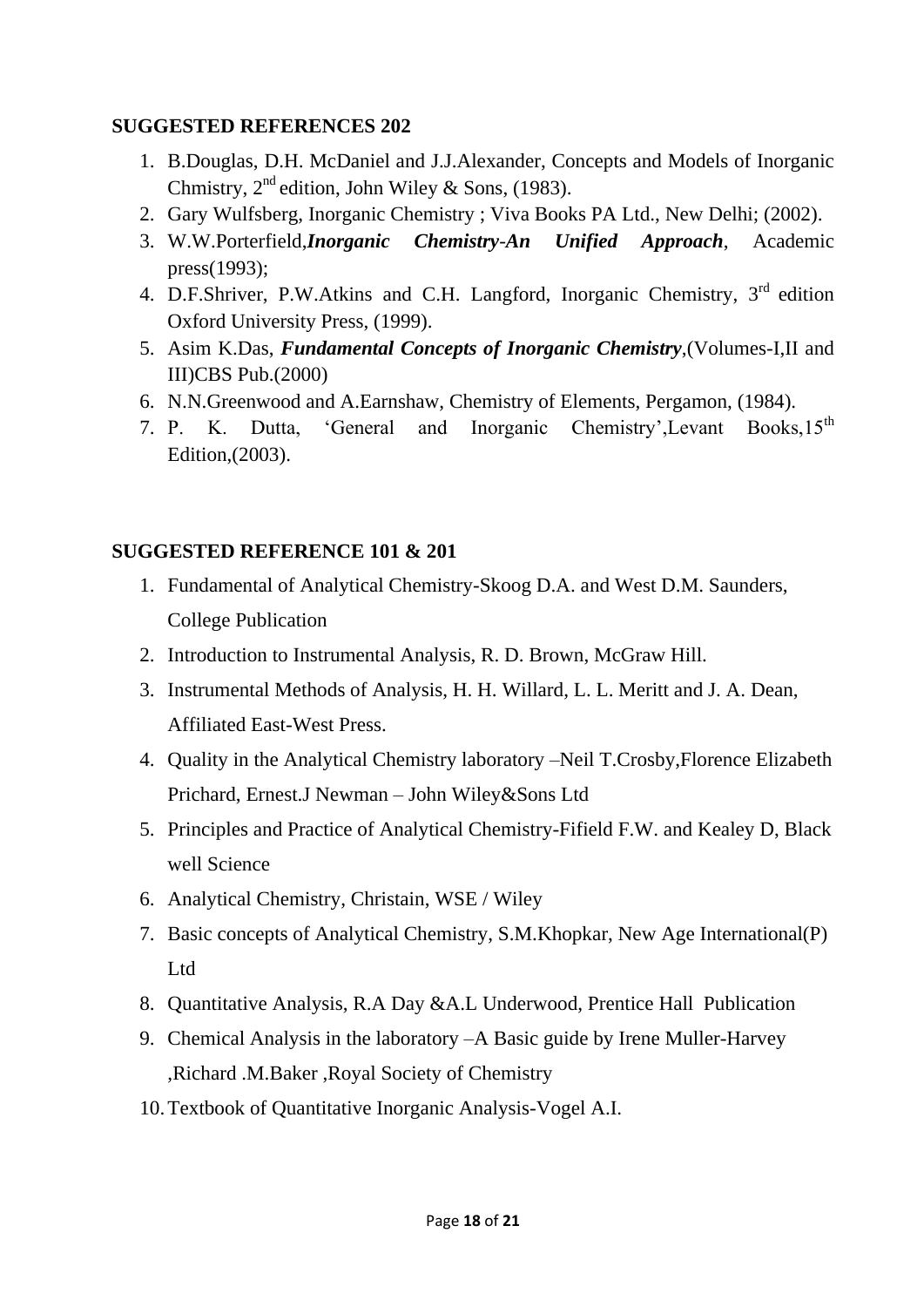#### **SUGGESTED REFERENCE 102**

- 1. J. Barrett and A. Malati, 'Fundamentals of Inorganic Chemistry',East-West Press Edition(2006)
- 2. C.M. Day and Joel Selbin, 'Theoretical Inorganic Chemistry', Affiliated East West Press Pvt.Ltd., (1985).
- 3. J.D.Lee, Concise 'Inorganic Chemistry', 5<sup>th</sup> ed., Blackwell Science Ltd., (2005).
- 4. James E.Huheey, 'Inorganic Chemistry', 3<sup>rd</sup> edition, Harper & Row, Publishers, Asia, Pte Ltd., (1983).
- 5. R. J. Gillespie and I. Hargittai, The VSEPR Model of Molecular Geometry,Dover Publication,(2012).
- 6. J. Barrett, 'Inorganic Chemistry in Aqueous Solutions'; The Royal Society of Chemistry (2003).
- 7. T. Moeller and R. O'Connor, 'Ions in Aqueous Systems'; McGraw-Hill Book Company, (1972).

#### **SUGGESTED REGERENCE 102 & 202**

- 1. Organic Chemistry: S.H.Pine McGraw Hill. Kogakusha Ltd.
- 2. Organic Chemistry : John McMurry 5th Ed.Cornell University
- 3. Advance Organic Chemistry : Jerry March Wiley Eastern Ltd.
- 4. Aguide to IUPAC Nomenclature of Organic Compounde : Richer Interscience Publications
- 5. Organic Chemistry : T.W.G.Solomons, C.B.Fryhle, 2000 John Wiley and Sons
- 6. Organic Chemistry vol 1,byV.K. Ahluwalia ,Ane books pvt .Ltd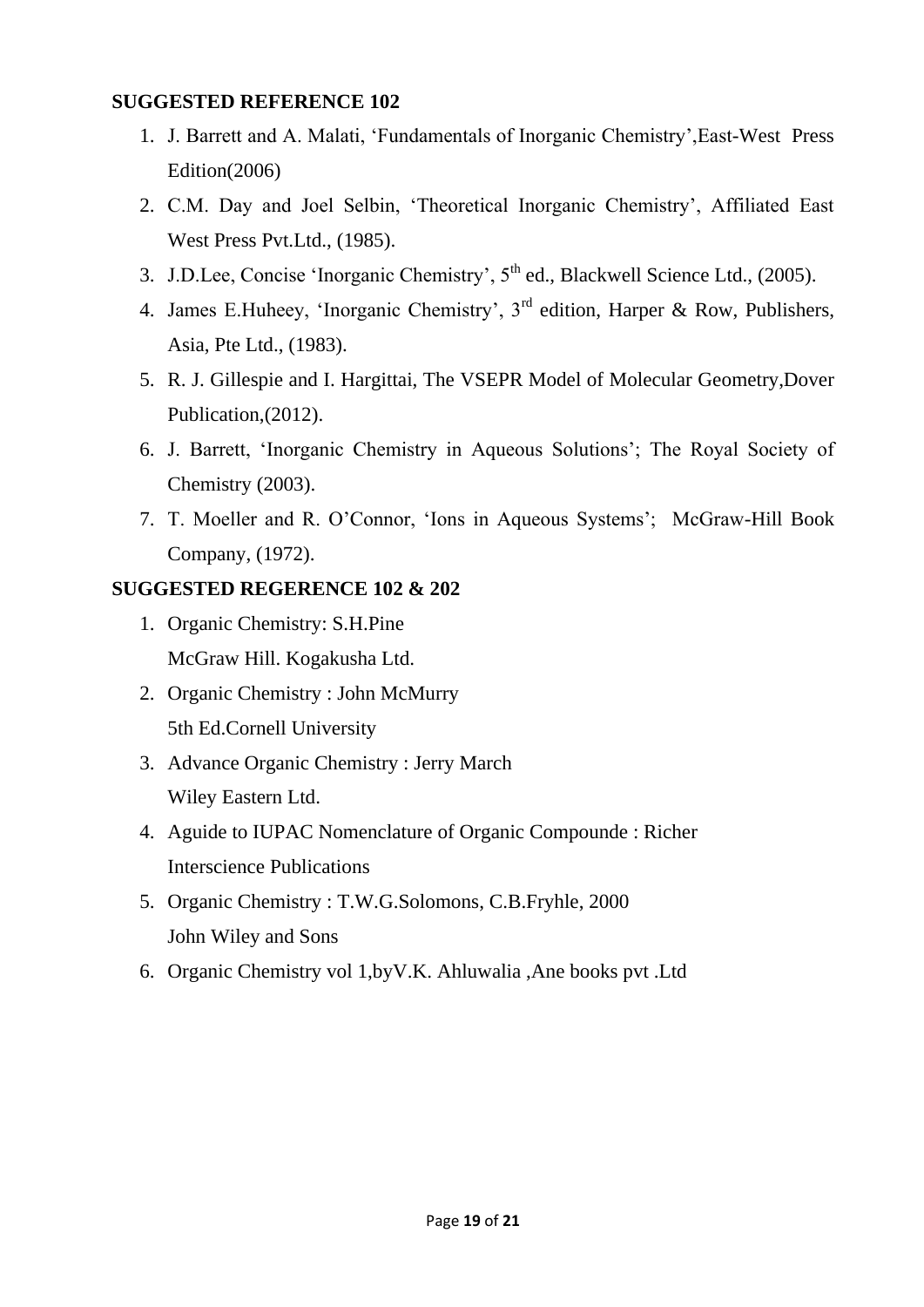#### **SUGGESTED REGERENCE 102 & 202**

- 1. Organic Chemistry : T.W.G.Solomons, C.B.Fryhle, 2000 John Wiley and Sons
- 2. Organic Chemistry : Morrison and Boyd Allyn & Bacon Inc.
- 3. Organic Chemistry : Francis A. Carey, 1996 3<sup>rd</sup> Ed. McGraw Hill
- 4. Fundamentals of Organic Chemistry : G.Mare Loudon, 2002  $4^{\text{th}}$  Ed.
- 5. Reaction Mechanism : Peter Sykes, 1999 Orient Longman
- 6. Organic Chemistry Seyhan N.Ege, 1984. D.C.Heath & Co.
- 7. Organic Reactions With Mechanism by S.P.Bhutani ,Ane book Pvt.Ltd.